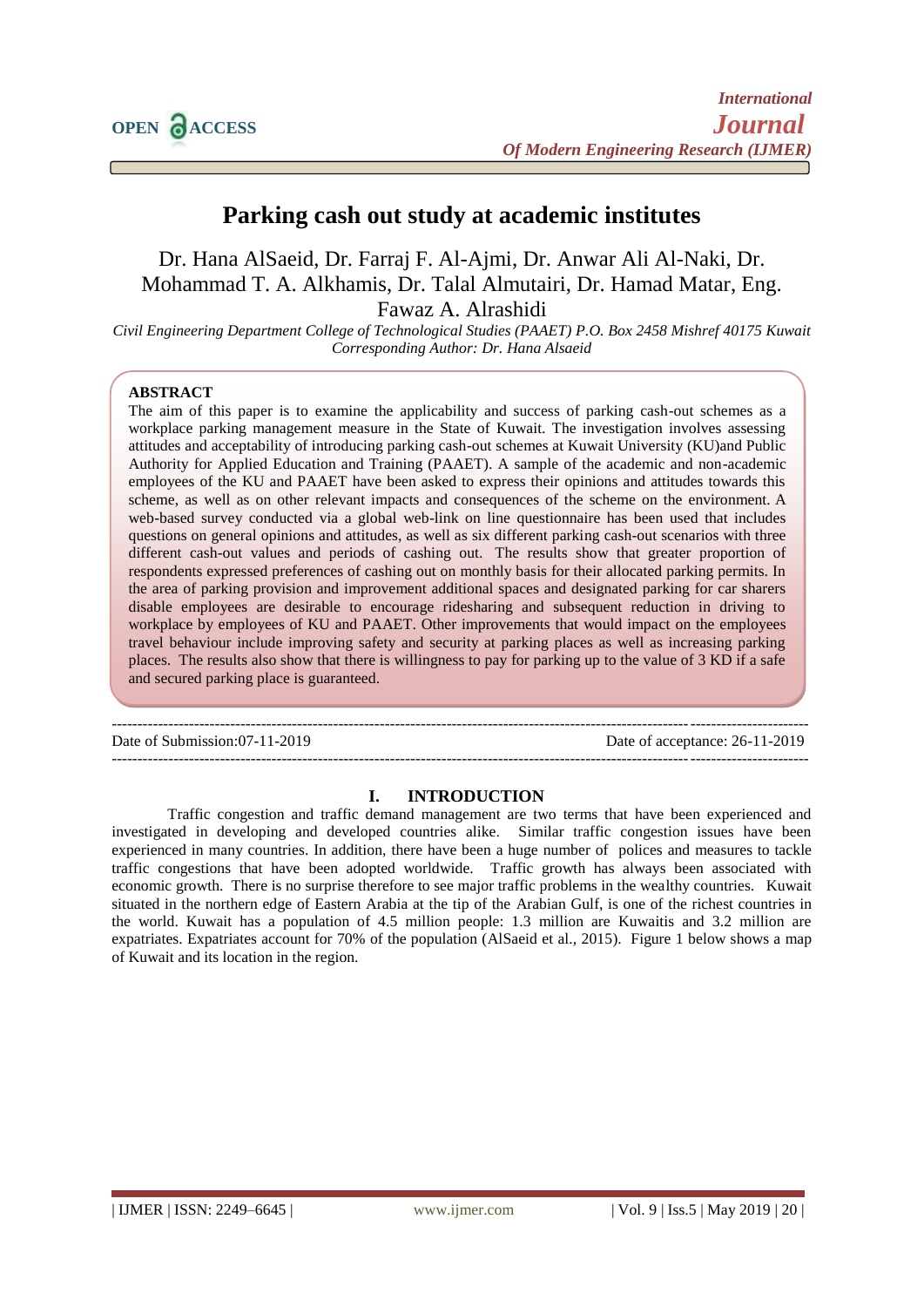

**Figure 1**: Location of Kuwait in the region

Kuwait has an extensive and modern network of highways. A total of 5,749 km (3,572 mi), of roads including 4,887 km (3,037 mi) of paved roads. In terms of car ownership, statistics show that there are about two million passenger cars, 500,000 commercial taxis, buses, and trucks in the country. There is also an extensive bus network which is mostly used by workers. Parking is free in most places, however traffic problems are huge. Traffic demand management is a must therefore in such a country. Policies and measures include parking policies, public transportation measures, raising awareness and pricing.

The aim of this paper is to investigate the potential applicability and success of parking cash-out schemes as a parking management measure in the workplace in the State of Kuwait. This is achieved by investigating the potential impact of introducing parking cash-out scheme as an option for employees Kuwait University (KU) and Public Authority for Applied Education and Training (PAAET). The scheme has the potentials for reducing solo driving to workplace. It could reduce congestion, air and noise pollution and contribute to influencing modal shift as well as improving safety (see Al-Ghamdi (2002), WHO (2013) and Ziyab and Akhtar (2012)). To achieve this, a web-based survey conducted via a global web-link consists of questions on work trip travel, modes, attitudes and preferences, willingness to pay for parking, six different parking cash-out scenarios with three different cash-out values and period of cashing out.

# **Parking management**

With the increase adoption of 'predict and manage' as one of its driving principle as a transport policy for the objectives of accessibility, environment, economy, safety and integration, the Kuwaiti government has placed traffic demand management and specifically parking at the top of its transport policy agenda. One of such demand management tool is the parking management measure in the work place. It has been previously established that the decision to use a car for the journey to work is greatly influenced by the availability and cost of parking (Wilson and Shoup 1990). It has also been claimed that parking management measures can be more effective than many other traffic management measures in influencing mode choice. These parking management measures are usually implemented by local authorities, employers and or individual businesses in response to their specific parking and traffic problems. Any parking management measure that seeks to reduce parking requirement can influence modal shift and provide cost savings to the employer and increase consumer affordability, since user financial cost of transport may not be excessive because, parking constitutes one of the largest transportation cost (see discussions for example by Litman (2002) and Osmani (2016).A comprehensive parking management program that includes several strategies like shared parking and parking cash-out schemes can often reduce parking requirements by 20-40% compared to generous minimum parking requirements, unpriced parking and when each space is allocated to an individual motorist (Shoup (1999)).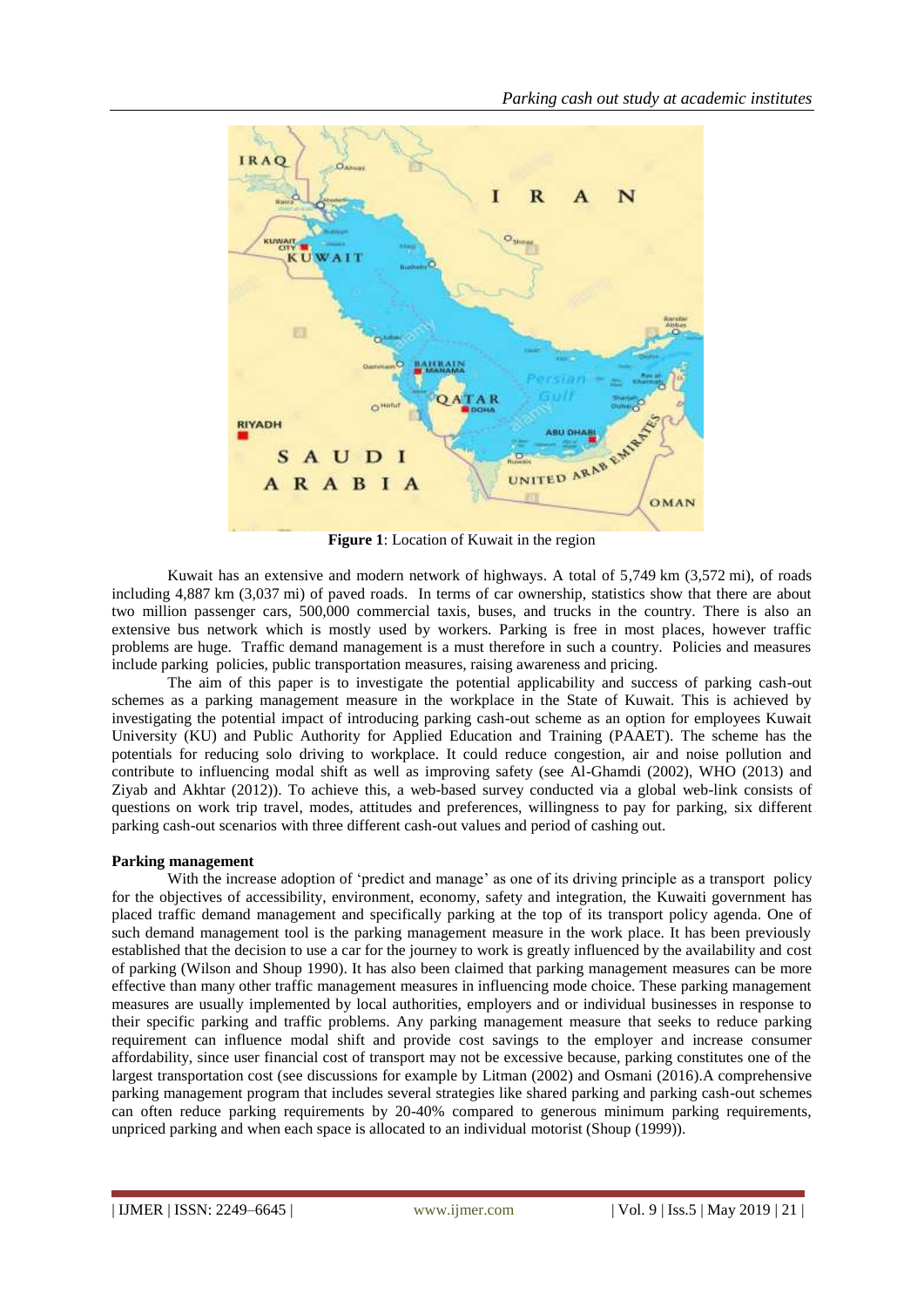# **Parking cash-out in the workplace**

The idea of parking cash-out schemes is comparatively new to other parking policies. It was initiatedat the Institute of Transportation Studies at Los Angeles. Professor Shoup in 1980 argued against the apparent inequity exhibited in the provision of free parking space to motorist who drive to work in California. To him free parking space was a benefit to car users that other employees who cycled, walked or took public transport to workplace did not get. After about a decade of campaign, parking cash-out in California became law in 1992. The law requires all employers who offer free parking to their employees to eliminate the free benefit or offer cash equivalents to other employees who used other modes of transport to workplace. The policy was intended to reduce the incentive to drive to work and thereby influencing modal choice and reducing other environmental externalities.

Parking management and pricing are very powerful means of managing traffic in urban areas. Controlling parking either by restricting the number of spaces available or by charging motorist for parking has long been identified as one of the effective demand management techniques for reducing car use and congestion. Previous studies have shown that parking pricing is a significant determinant of travel behaviour. By increasing the cost of parking, greater impact would be noticed when compared to a similar monetary increase in other component of the total cost of a vehicle trip.

These measures are not very popular however with motorists. More appealing measures can be the cash out schemes where motorists can get cash back where they don't use their private cars i.e. paying in others to persuade them to use alternative modes of going to work. One application of this type of measures is the parking cash-out and is becoming increasingly common in the UK. No known applications of this scheme have been discussed in Kuwait.

Parking cash-out scheme in the workplace works on the principle of offering commuters financial incentives in order to persuade them to use alternative travel modes and reduce their use of parking facilities in the work place. This way parking management can be achieved. , particularly the most busy parking spaces during peak periods. The scheme also has the advantage of being offered free or subsidised parking space or choice of having the taxable cash equivalent or public transport vouchers of their choice. Given a choice, many people would prefer to receive cash than having a parking space especially in areas like the US where free parking are usually provided to employees.

Parking cash-out scheme can encourage employees to accept additional taxable cash to spend on their public transport modes and pocket some savings, hence encourage more use of public transportation modes. It might also encourage other options of travel such as cycling, vanpooling, walking and carpooling. Parking cash-out as a management measure can only make sense if the employer has total control of the parking facility. This means that the employer must either own or lease the facility, the cost of which is built in to the employers building rent or by an arrangement where parking is paid separately from the building rent. The success or the effectiveness of the scheme depends to a larger extent on the parking demand and how the scheme is being organised. Parking cash-out schemes are more successful to employers that lease their parking facility separately from their building and can release the unused spaces without attracting any penalty from the landlord or lesser. The employer simply leases fewer parking spaces and then transfers the money to the employees who declined the parking subsidy.

Wilson and Shoup 1990, examines the impact of parking pricing when employers shifted from providing free parking facilities to charging for parking at rates ranging from £13 to £30 per month. The results showed a measure of price elasticity of demand with a decrease in the number of cars that have been driven to the workplace of between 15 and 38%. The result also shows a slight reduction in demand per a pound increase in monthly permit cost. This measure of price elasticity of demand will not only depend on the variability in the pricing but also on the availability and type of alternative modes. With good public transport option and significant priority, good cycle access, the price increase would likely to produce a larger shift than with fewer alternatives. It has also been shown that parking price increases in locations that are not along public transport corridors can reduce single occupant commuting and increase carpooling (Seigman 1995).

It is important to note however that parking demand at educational institutions is quite different from the business environment, where decision-makers are reluctant to charge their customers for parking because of fear of discouraging and driving them away, which may ultimately affect their businesses. Charging employees for parking is generally more politically acceptable. In the case of Kuwait Universityand Public Authority for Applied Education and Training , apart from the employees, the primary customers are the students who are unlikely to choose their school based on parking availability. However, in this study only academic staff members have been included in the survey. Obtaining the opinion of students is highly recommended for future research.

Finally, paying employees not to drive to work might be an easier option for employers because of the political difficulty associated with increasing the rate of parking price. A cash-out system may be particularly appealing if the employer currently offers free parking. In this circumstance a cash-out system can be based on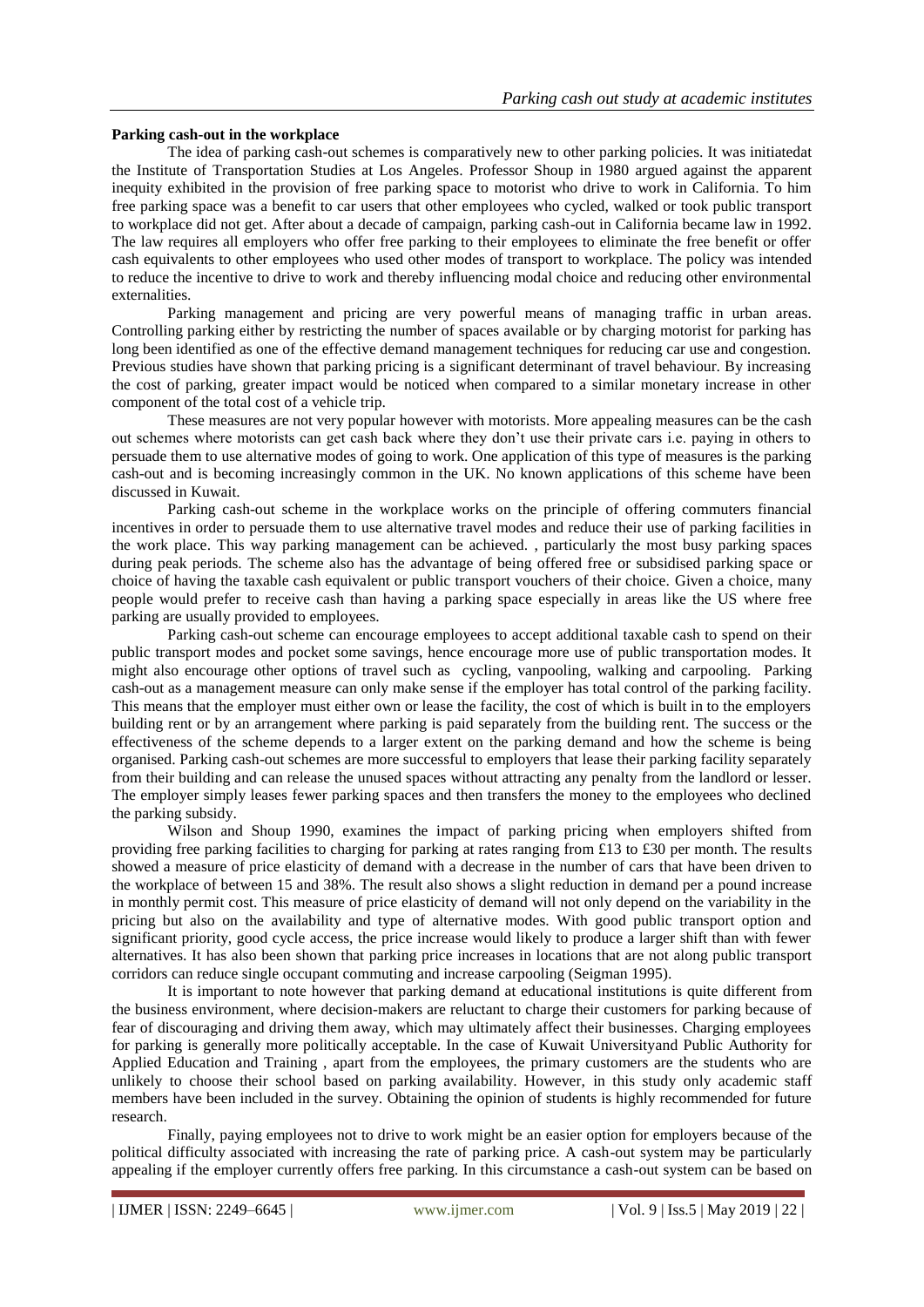providing employees with a transportation allowance. Individual employees would then have a choice of keeping the allowance and choosing other alternatives of going to work, or continue driving and paying the allowance back to the employer. Impacts of parking cash out on equity, travel behaviour, frequency of trips are very important and very relevant.

# **Parking cash-out in the workplaces in Kuwait**

In most of developing countries there has been a massive increase in the level of vehicle ownership and use in recent years. This increase along with a distinct lack of coherent and efficient traffic management policies, has led to a situation arising where congestion levels increased dramatically and the level of awareness of implications of increasing driving behaviour has not improved. In this paper, an analysis and investigations of possible parking cash out scheme has been investigated in Kuwait.

A comprehensive parking cash outquestionnaire has been designed and piloted in March2016. Data on current travel patterns, driving behaviour, information on availability of parking places, explanation of parking cash outschemes, and investigation of their impacts on of travel and socio economic characteristics have been obtained. Information sought on the web-based survey includes socio-economic data like personal and household income to determine respondents income group, travel behaviour and pattern of respondents, type of mode used in travel to work; attitudinal responses to some transport issues like congestion, air pollution and journey delays, journey characteristics on both revealed and stated preferences regarding parking and commuter incentives in-lieu of parking spaces.

Parking information such as availability in all the major campuses locations were sought and analysed. Difficulties associated with finding spaces to park and the amount of parking search time spent in identifying parking spaces. Responses regarding off-site parking as a result of inadequate spaces on campus, amount of parking search time were cross tabulated with the type of employment and occupation of respondents.Information was also sought on the type of parking improvement in all the major campuses of the Kuwait Universityand Public Authority for Applied Education and Training . These improvement range from increasing the number of parking spaces to accommodate more vehicles, improving safety and security. Other type of improvement requested by the respondents and which have been analysed are better enforcement of permit, provision of real time feedback of available parking spaces on campuses and improvement of safety and security at parking spaces.

There are six campuses of the University of Kuwait and ten campuses of the Public authority for applied education and training (PAAET). The estimated number of employees is about 1100. The number of parking spaces is about 800 parking spaces available at all the campuses. However, there are a total of 780 parking permits that are issued annually The survey was conducted over a one-week period in February 2016. A total of about 350 responses to the survey were received. Microsoft excels and SPSS were used in comparing and analysing the generated data.

The on-line survey also includes six parking cash-out scenarios, bearing different cash values and cashing time frequencies. Stated preferences of the respondents were observed and evaluated against the given options and type of cashing-out. Multinomial logit (MNL) model was then used to determine the strength of the significance of the independent variables like value of cash-out, type of cash-out and the frequency of cashingout and their relationship with the daily, monthly and yearly cash-out for allocated parking spaces. Because of the amount of data generated SPSS and excels spread sheet were used in interaction analysis and cross tabulations.

#### **Results of the survey**

The survey data shows the result of the web-based survey and gives a comprehensive overview of socio-economic characteristics of the target audience i.e. staff members of Kuwait University and the PAAET. It also highlighted journey characteristics and general attitudinal behaviour regarding the respondents travel to work.Parking provision and management in the workplace can affect employee travel behaviour by encouraging solo driving to work. This increases congestion and air pollution and damage to the wider environment. Considerable amount of interest was placed on sourcing adequate information on parking in all the campus locations of Kuwait University and the PAAET.

The introduction of parking cash-out or any parking management technique in the workplace would require adequate information on the preferences of the employees to be able to measure their stated and revealed preferences and attitudes (see further discussions by Wang and Sharples (1999), Sharples 1992, 1995, 1997, 1999 & 2005). See also discussion on the topic by ICF (2003), ICLEI (1998), Pickett &Crowthorne (1995) and Rankin E (1995)). The survey included six different scenarios with a variety of dependent variables like daily, monthly and yearly and also independent variables such as value of cash-out, type of cash-out and frequency of cashing-out, were employed in determining employee preferences.Employees were also asked to state their level of agreement or disagreement on some transport related issues. Information were also sought on the level of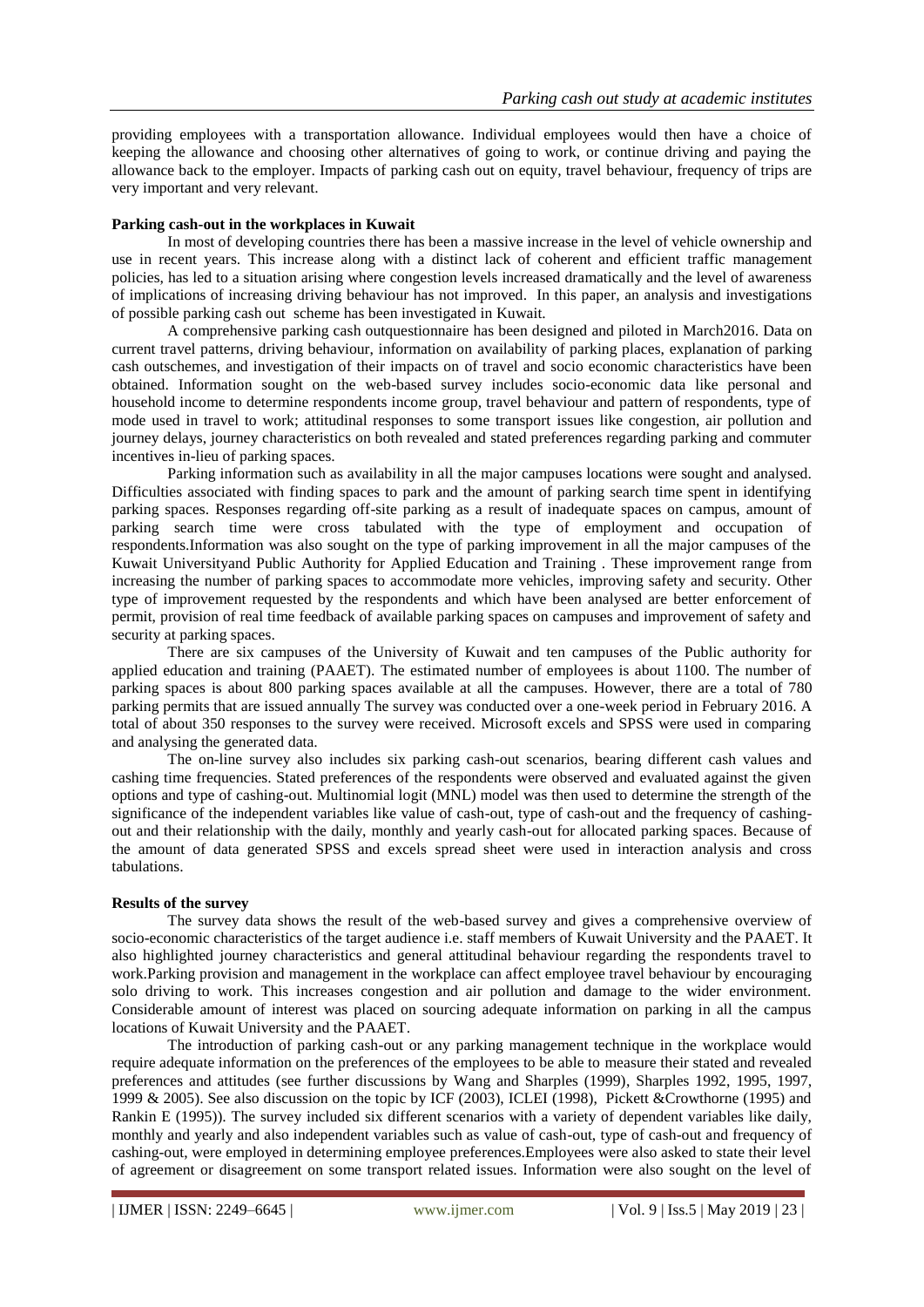importance respondents attached to such issues like security of vehicles and personal safety while walking to and from parking space and also when using public transport mode.

Most of the respondents are employees of Kuwait University and the PAAET that are based in different campuses of the university. Most people did not want to state their personal income.

Results show that the proportion of respondents by their genderindicates that the proportion of female respondents is slightly higher than their male counterpart. About 55.9% of respondents are female while 44.1% are male. This split in the male-female proportion is graphically representative.The age distribution of the respondents follows a pattern which indicates that about 76.4% of them are between the ages of 36 to 65years, only a significant minority of about 22.6% fall under the age of 35years.

Most of the employees who responded to the survey are academic as well as non-academic staff with a proportion of about 60% of the respondents. This category of respondents when combined with administrative staff who constituted 30.5% of the respondents are the target groups that usually drive to work on daily basis using their private cars. Their responses to the survey would be useful in determining the potentials of introducing parking management measure based on commuter incentive or cash-out. The remaining 9.5% of the respondents are technical staff and others. There are also about 70.7% of the respondents who stated that they are on full time and permanent employment. This fulltime permanent employees when combined with the proportion of other permanent staff but on part-time, constituted 86.7% of the respondents.

Responses received as to the type of travel mode from the on-line survey shows a greater majority of about 79% of employees travel to work by car. This proportion is twice the proportion of both who take public transport and those who walk because of their proximity to their workplace. Results show that about 50% of those who responded to the on-line questionnaire reside within five miles of their campus location. The distribution also shows that of the remaining half of the respondents, about 13.3% live between 6 to 10 miles of their workplaces and 36.7% are residing well beyond 10miles of their workplace. This distance was cited as the reason for using car mode by almost 79.1% of the respondents.Results show the proportion of respondents by their travel time group. This distribution clearly indicates that only about 5.3% of the respondents spent 10minutes or less travel time, the remaining larger majority of 94.7% can reasonably be said to be living beyond walking distance of their employment zones.

Results show the proportion and frequency distribution of respondents by walk time groups. It shows the time taken by respondents from their houses to public transport stations and stops and vice versa. About 18% of respondents indicated that they usually walk for about 5 minutes or less to get to the station or stop.Results show the frequency distribution of respondent's wait time by time band of 5 minutes. It is clearly shown that a larger majority of 79.1% of the respondents who stated that they use private car in travelling to work spent less than 3 minutes walking from car park to their final destination. The survey data revealed that greater proportion of respondents of about one-third presently belonged to the low income group of KD 800 or less per annum and also comes from household with low car ownership. The survey also revealed that majority of respondents is female within the middle age bracket of 46-55 years. Although about 90% of respondents have full time or permanent employment with the Kuwait university and PAAET , only about 60% are academic, the remaining 30% are administrative staff.In terms of journey to work, greater proportion of employees undertake their travel to work by car even though, majority of respondents live within 0-5 miles radius of their campus location and spent less than 30minutes travel time to workplace.

Some of the reasons mentioned for choosing a particular mode in the survey can be categorised for ease of presentation. Most important amongst them are quickness and convenience of the trip. About 78.9% of the respondents stated quickness as the main reason for travelling to work by car as against other alternative modes. Also a similar proportion of 72.1% of respondents stated in the survey that convenience is the reason for travel to work by car. Results show the proportion of respondents by type of mode who stated cheapness and comfort as their reasons for travelling to work by such mode. The distribution shows that a significant minority of 47.5% said travelling by car is cheaper for them than other modes. While a large majority of about 86.8% indicated comfort as the reason for travelling by car. Other important reasons mentioned by a greater majority of the respondents were reliability, personal safety and availability of public transport links to the workplace. A large proportion of 80.6% of the respondents indicated reliability as one of the reasons for travelling to work by car. They also indicated personal safety as other reason for travelling by car, since sometimes travelling by alternative mode especially at night might be risky. The proportion of respondents who sited personal safety is 85.7%. This proportion is a reflection of the proportion of respondents who sited reliability as their reasons for travelling to work by car.Results show the distribution of the proportion of respondents by these stated reasons for using the car to travel to work. The figure also shows the proportion of respondents who stated lack of availability of public transport services as the reason for choosing car.Results of the survey indicated that in almost all the campuses of Kuwait Universityand PAAET not fewer than two third of the respondents said they usually park on-campus, while the remaining one-third parked either on-street or off-street free of charge. Results show that 97.7% of the respondents say in less than 5 minutes they would be able to secure a parking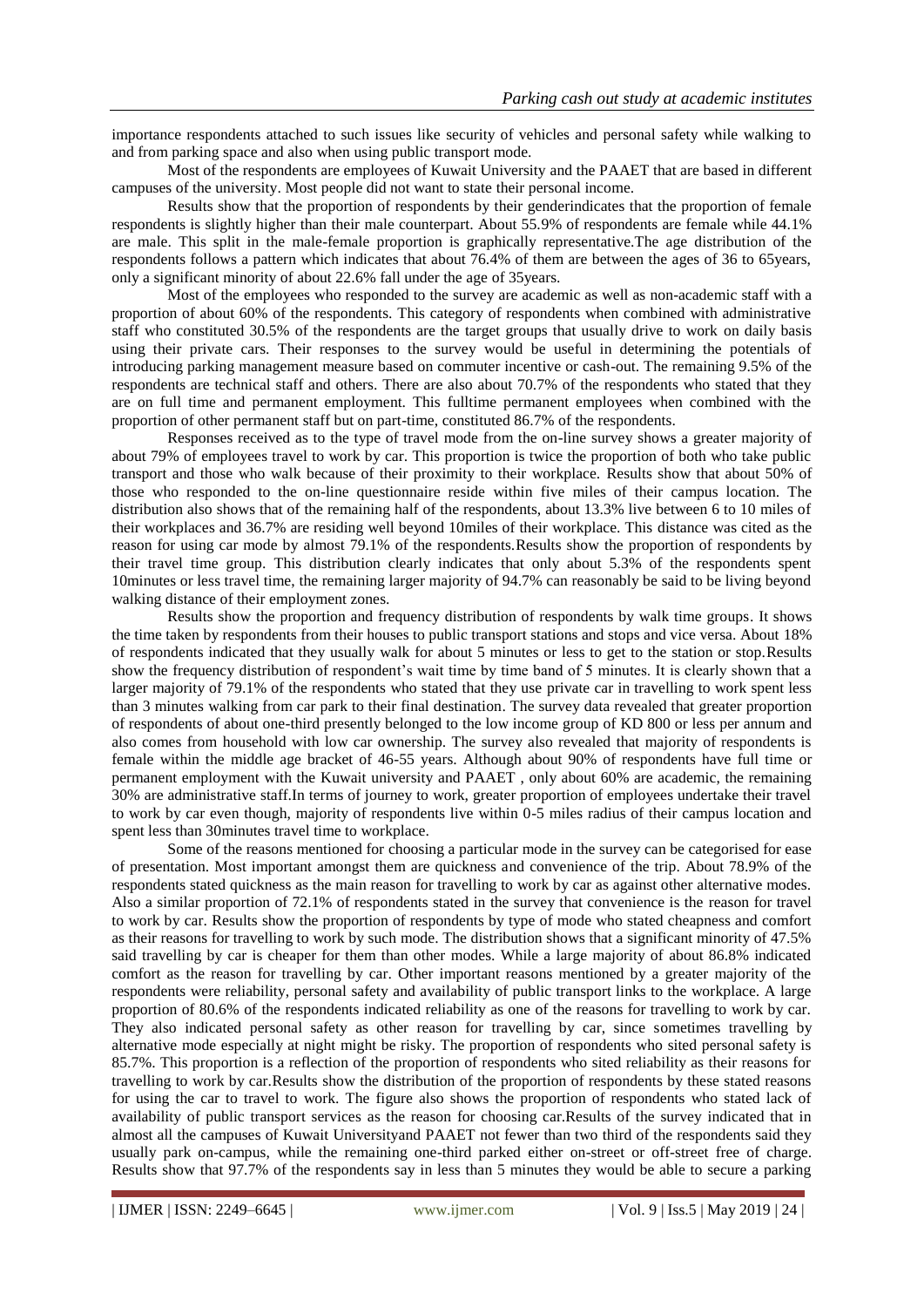space if searching for one. However, is only about 2.3% indicated spending more than 6mins searching for a parking space.

However very often 18.3% of the respondents leave home early in order to guarantee a good and very convenient parking space, despite indications from the survey that greater proportion of respondents spent less time searching for a place to park.Responses from the survey indicated about 47.2% of respondents are currently holding Kuwait University and PAAET parking permit. Results show that a combined proportions of 46.3% of the respondents are willing to pay for on-street parking when no space is available on campus; however, their preparedness to pay for on-street parking is highly dependent on parking price, since 68% of this category indicated that they can only pay 1.0-3.0 KD for on-street parking. This demonstrates the sensitivity of drivers to parking price, even though the greater majority of about 53.7% indicated their unwillingness to pay for on-street parking.

Results show that 87.7% of the respondents to the on-line survey indicated that they would never change mode of travel to work because of difficulty in finding parking space. Only a minority of 2.2% said they very often change their mode of travel because of such problem. Results also show that a proportion of 19% of respondents who very often had to park off-campus because of lack of convenient parking space. This category of respondent may as well be those who are prepared to pay on-street when no extra space on campus. The distribution is graphically shown below.

The responses received from individual respondents on the type of improvement to parking facilities they would like to see at the universityand PAAET , indicates several different types, ranging from increasing the number of parking spaces to accommodate more vehicles on campus to reducing the time and efforts spent to find a parking space at the campus grounds. Although, respondents were given alternatives of choosing three different types of improvement, a very large proportion of 57% stated that, parking space should be increased to accommodate more vehicles. Results show that a significant proportion of respondents of about 47.2% indicated the need for better enforcement of permit to prevent illegal parking and enhance proper management of scarce parking facility. In addition, a proportion of about23% of the respondents say; they would like more parking spaces allocated to car sharers. These additional spaces for car sharers mean less car trips and hence, less congestion and air pollutions.

Responses from the on-line survey on how provision of parking would alter respondents travel pattern indicates 55% would continue to drive to work and park free elsewhere. By contrast only 12.4% of the respondents would continue to drive to work and park at a cost. Finally, significant minority of 32.6% indicated switching over to alternative mode of travel to work such as public transport, cycling and walking.Although, respondents were offered up to three different options for how their travel choices can be altered should free parking become not available, a significant proportion of respondents expressed possibility of working from home or considered looking for an alternative job. Results show that 88% of respondents say, the security of their vehicle parked at the workplace is very important to them. They also stated in the on-line survey that their personal safety while walking to and from the car park is equally important.

#### **Parking cash-out scenarios**

In the on-line survey, six hypothetical parking cash-out scenarios were designed in such a way that employees who usually hold parking permit at Kuwait University and PAAETwould be offered the opportunity to give up their parking permit on some occasions in return for some incentives or its cash equivalent. Each scenario provides three detailed options for cashing out on a daily, monthly or annual basis. Respondents were asked to read all the details for the scenarios and then to tick the option they would most likely choose for their journey to work. By giving up their parking spaces on some occasions, other users would be able to use the free spaces and hence, reduce the demand for scarce parking spaces. This is to express the concept of parking 'cashout' schemes that have been implemented in parts of the UK and USA. They were explained to that as they would give up their parking spaces on some occasions, they are freeing up the space for other users, which means that there is less demand for parking spaces, thus more likelihood of always being able to find a parking space.Although an employee will still maintain his permitat a much lower cost because of the incentive or cash he will receive for not driving to work on these occasions. The responses of the employees on each of the six optional scenarios are further analysed below.

Respondents were asked to express their choices against six scenarios and to state their preference between daily cash payments of 1, 2, 3 or 5KD per day for a maximum of five days each month and 15, 25 or 40 KD equivalent value in vouchers of their choice on monthly basis for a maximum period of four months each year. The third option in this scenario is the payment of 200 KD equivalent value in vouchers of employee's choice once every year.The responses received show 34.7% would prefer a daily cash-out of 3KD per day for a maximum of five days in a month. The distribution of the proportions of respondents to this scenario also indicates 17.8% would prefer cashing out the equivalent value of 40 KD on monthly basis, four times a year.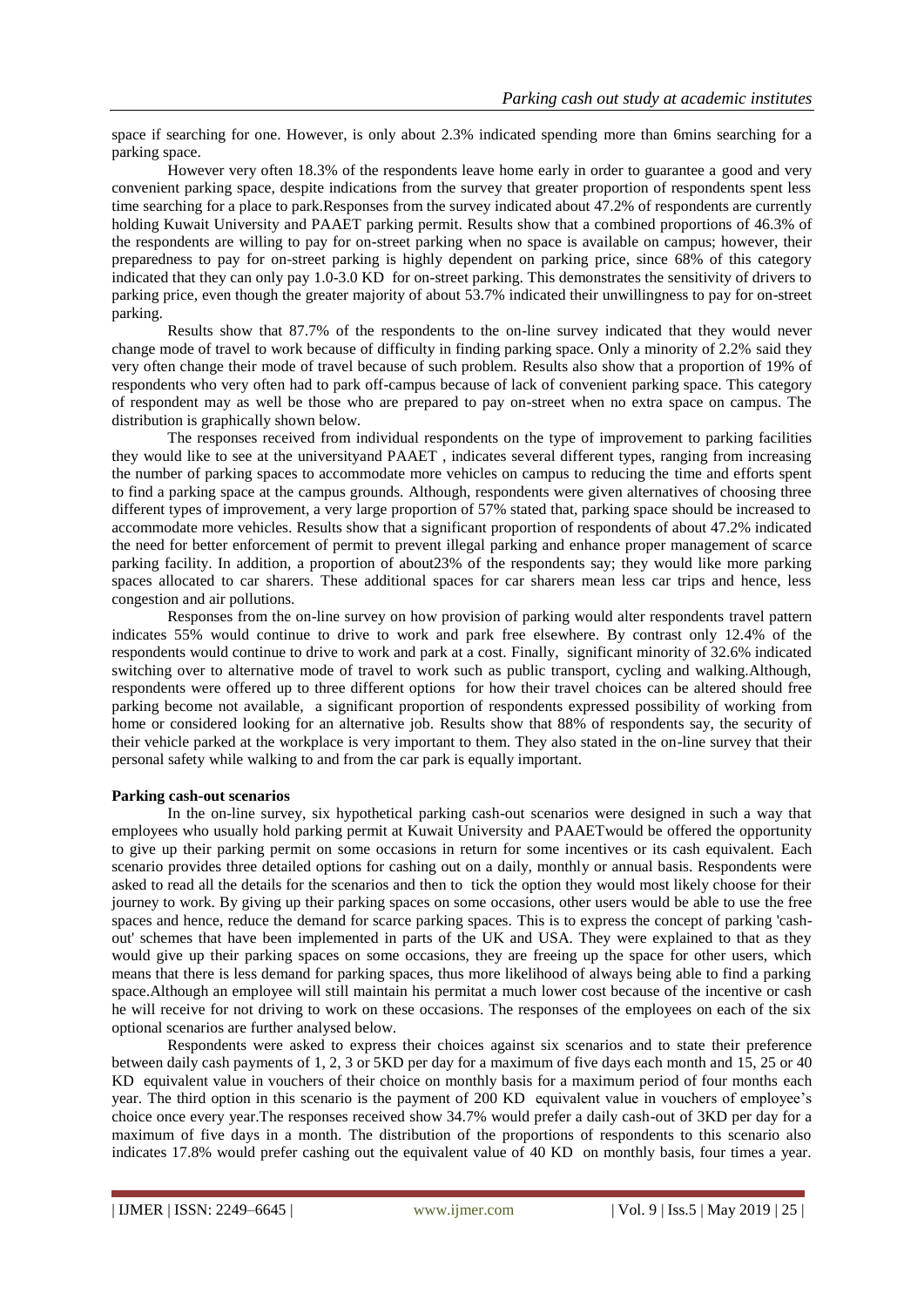Similarly, 18.8% would prefer the third option of cashing out the equivalent value of 200 KD per annum. By contrast 28.8% of the respondents say, they wouldn't have cash-out their parking permit.

A further cross tabulations of the employee choices on this scenario reveals the indifference of daily cash-out option to income groups, although it was more attractive to the employees as can be seen from the proportions of respondents who would have cash-out on daily basis rather than monthly or yearly. It is worth stressing here that a slight increase in the proportion of respondents can be seen with the increased personal income groups. The summary of respondent's choices by their gender, type of occupation and personal income is presented in the following table.

| Scenario<br>Example<br>No. | Choice                                                                     | Daily<br>(% )                | Monthly<br>$(\% )$          | Yearly<br>(% )               |
|----------------------------|----------------------------------------------------------------------------|------------------------------|-----------------------------|------------------------------|
| Sc. 1.0                    | Gender:<br>Male<br>Female                                                  | 28.5<br>18.5                 | 61.1<br>65.7                | 73.6<br>15.8                 |
| Sc. 3.0                    | Type of employment:<br>Academic<br>Administrative                          | 19.0<br>15.50                | 31.7<br>36.4                | 17.5<br>6.0                  |
| Sc. 5.0                    | Income group:<br>$<$ 800 KD<br>800-1200 KD<br>1200-1800 KD<br>1800-3000 KD | 28.0<br>50.0<br>34.8<br>22.9 | 52.0<br>8.3<br>17.4<br>42.8 | 19.0<br>16.6<br>21.7<br>34.3 |

**Table 1:** Summary of employee choice in one example scenarios

# **Modelling Parking cash-out**

In modelling the parking cash-out choices using logistic regression analysis, results obtained from the web-based survey using six different scenarios were applied with various dependent and independent. The list of variables names, definition and values that are included in the model are presented in Table 2 below.

| Variable<br>name<br>abbreviation in the<br>model                     | Meaning of variable   | Values used in generation the<br>scenarios           | How the variable is included in the<br>model                  |
|----------------------------------------------------------------------|-----------------------|------------------------------------------------------|---------------------------------------------------------------|
| $D_{co}$                                                             | Daily Cash-out        | 1, 2, 3 $&$ 5KD for a maximum<br>of five days        | Dependent variable                                            |
| $M_{co}$                                                             | Monthly Cash-out      | 15, 20 & 40 KD<br>maximum of four months per<br>vear | Dependent variable                                            |
| $A_{co}$                                                             | Annual Cash-out       | 200 KD<br>Based on once per year                     | Dependent variable                                            |
| $V_{co}$<br>$(V_{\text{Dco}}$ , $V_{\text{Mco}}$ , $V_{\text{Aco}})$ | Value of Cash-out     | Coefficient to be estimated                          | Independent variables<br>daily,<br>for<br>monthly or annually |
| $T_{\rm co}$<br>$(T_{\text{Dco}} T_{\text{Mco}} T_{\text{Aco}})$     | Type of Cash-out      | Coefficient to be estimated                          | daily,<br>Independent variables<br>for<br>monthly or annually |
| $F_{co}$<br>$(F_{\text{Dco}}, F_{\text{Mco}}, F_{\text{Aco}})$       | Frequency of Cash-out | Coefficient to be estimated                          | daily.<br>Independent variables<br>for<br>monthly or annually |
| $C_1$                                                                | Constant 1            | Coefficient to be estimated                          | Specific constant                                             |
| C <sub>2</sub>                                                       | Constant 2            | Coefficient to be estimated                          | Specific constant                                             |

**Table 2:** Variables names, definition and values

Three utility functions were used in modelling the employee parking choices, these equations are:

 $U_{\text{Dco}} = a_1 * V \text{Dco} + a_2 * T_{\text{Dco}} + a_3 * F_{\text{Dco}}$ …………………………………………………………………equation…..1 UMco= b1\*VMco+ b2\*TMco+ b3\*FMco ……………………………………………………………equation…..2 UAco = C1\*VAco + c2\*TAco+ c3\* FAco ………………………………………………………………… equation… 3

The first equation represents the utility for the Daily cash-out,  $V_{\text{co}}$  is the value of cash-out,  $T_{\text{co}}$  is the type of cash-out and F<sub>co</sub>represents the frequency of cashing out for parking spaces. The second and third utility functions are for Monthly and Annual cash-out respectively. The output of the multinomial logit (MNL) model for the parking cash-out choices is presented in the following summary table 3 below.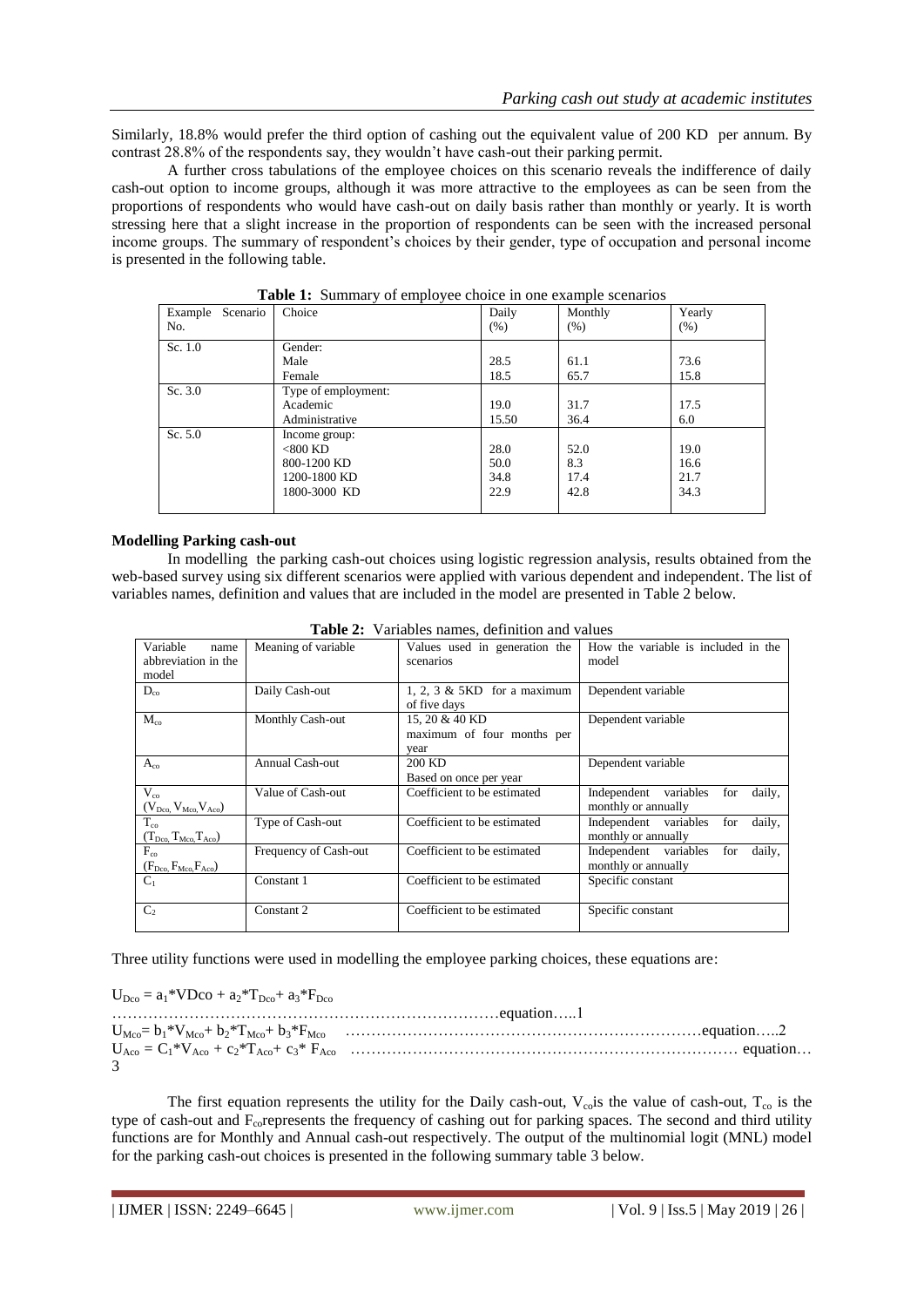| <b>rapic 3.</b> Cash-but parking moder results |                  |                   |  |  |  |  |
|------------------------------------------------|------------------|-------------------|--|--|--|--|
| Dependent                                      | Independent      | MNL model         |  |  |  |  |
| variable                                       | variable         | $(t-ratio)$       |  |  |  |  |
| Daily Cash-out                                 | <b>VDco</b>      | $-0.53$ $(-1.98)$ |  |  |  |  |
|                                                | $T_{\text{Dco}}$ | $-0.67(-2.8)$     |  |  |  |  |
|                                                | $F_{\text{Dco}}$ | $-1.21$ $(-3.4)$  |  |  |  |  |
|                                                |                  |                   |  |  |  |  |
| Monthly cash-out                               | <b>VMco</b>      | 0.48(2.7)         |  |  |  |  |
|                                                | $T_{\rm Mco}$    | 0.72(2.3)         |  |  |  |  |
|                                                | $F_{\rm Mco}$    | 1.12(3.4)         |  |  |  |  |
|                                                |                  |                   |  |  |  |  |
|                                                |                  |                   |  |  |  |  |
| Annually cash-out                              | VAco             | $-1.38(-2.6)$     |  |  |  |  |
|                                                | $T_{Aco}$        | $-1.79(-3.0)$     |  |  |  |  |
|                                                | $F_{Aco}$        |                   |  |  |  |  |
|                                                |                  |                   |  |  |  |  |
| Constants                                      | $C1$ (daily)     | 0.56(2.3)         |  |  |  |  |
|                                                | $C2$ (monthly)   | 1.18(3.1)         |  |  |  |  |
| Initial likelihood                             |                  | $-864.6079$       |  |  |  |  |
| Final likelihood                               |                  | -795.879          |  |  |  |  |
| p2(0)                                          |                  | 0.0795            |  |  |  |  |
| p2(c)                                          |                  | 0.0022            |  |  |  |  |
| n                                              |                  | 350               |  |  |  |  |

**Table 3:** Cash-out parking model results

In the model above the possibility of employees cashing out on daily, monthly or yearly basis is modelled as a function of three independent variables as presented above. Thevariables used in the model are VDco,  $T_{Dco}$ ,  $F_{Dco}$ , VMco,  $T_{Mco}$ ,  $F_{Mco}$ , VAco,  $T_{Aco}$ ,  $F_{Aco}$  as discussed above. In the model all the coefficients are statistically significant at 95% level and with logical signs.

It can be seen from the output model that the of monthly cash out option is the most preferred option for the respondents indicated by the positive sign of the coefficients with the monthly variables relative to those of daily and annually. The specific constant of the model which is associated with monthly option is higher that that of the daily option.

# **II. RESULTS AND DISCUSSIONS**

Parking cash-out schemes are new policies which have been tested in a number of western countries. The results show positiveness and potential for further applications. IN Kuwait there are big problems of congestion and high use of car ownership. Parking cash out schemes have been proposed in this study for academic and non-academic staff at Kuwait Universityand PAAET where they were asked to report on their travel characteristics and express their attitudes and acceptance to some hypothetical cash out scenarios. The analysis of the investigation carried out on the employee travel behaviour responses and the potential willingness to cash-out for allocated parking space are presented. There is an apparent quest among employees for improvements to parking provision. These improvements include additional spaces to accommodate more vehicles especially, where there is high parking demand like in this case. Other improvements include improving security and safety of the parking places.

Although, free parking is attractive to drivers and could influences solo driving to workplace, greater proportion of employees are willing to pay for parking spaces on campus if charges are applied on daily or monthly basis or elsewhere regardless of its availability on the campus. This is in sharp contrast to the willingness of the employees in lower income groups to cash-out their allocated parking permit on daily basis. It seems from the results that the monthly cash out options are the most preferred, maybe this is due to the relatively high value of monthly cash out option and its frequency.

The outcome of the study clearly indicates that, of the three independent variables in the choice model, the value of cash-out that would be given to Kuwait Universityand PAAET permit holders on daily basis and the value of cash-out on yearly basis both have negative effect on the employee choice of monthly cash-out. Hence, if Kuwait University and PAAET were to introduce cash-out as a parking management measure in the workplace, monthly cash-out option should be given more preference as this is a better choice to the employees as can be seen from the output of the MNLmodel. Apart from being the preferred option, greater proportion of respondents chose monthly option and belongs to the high income group range.

One of the underlying problem associated with the implementation of parking cash-out for employees who choose not to drive to work is that, employees may claim to commute by alternative modes but actually drive and use off-site parking space, thereby creating spill-over parking problems to the neighbourhood. This undermines the applicability of cash-out as a parking management measure. In such cases, some other complementary measures as well as enforcement will be critically important. Some other relatedissues need to be addressed in future studies such as the influence of site specific variables including available alternative